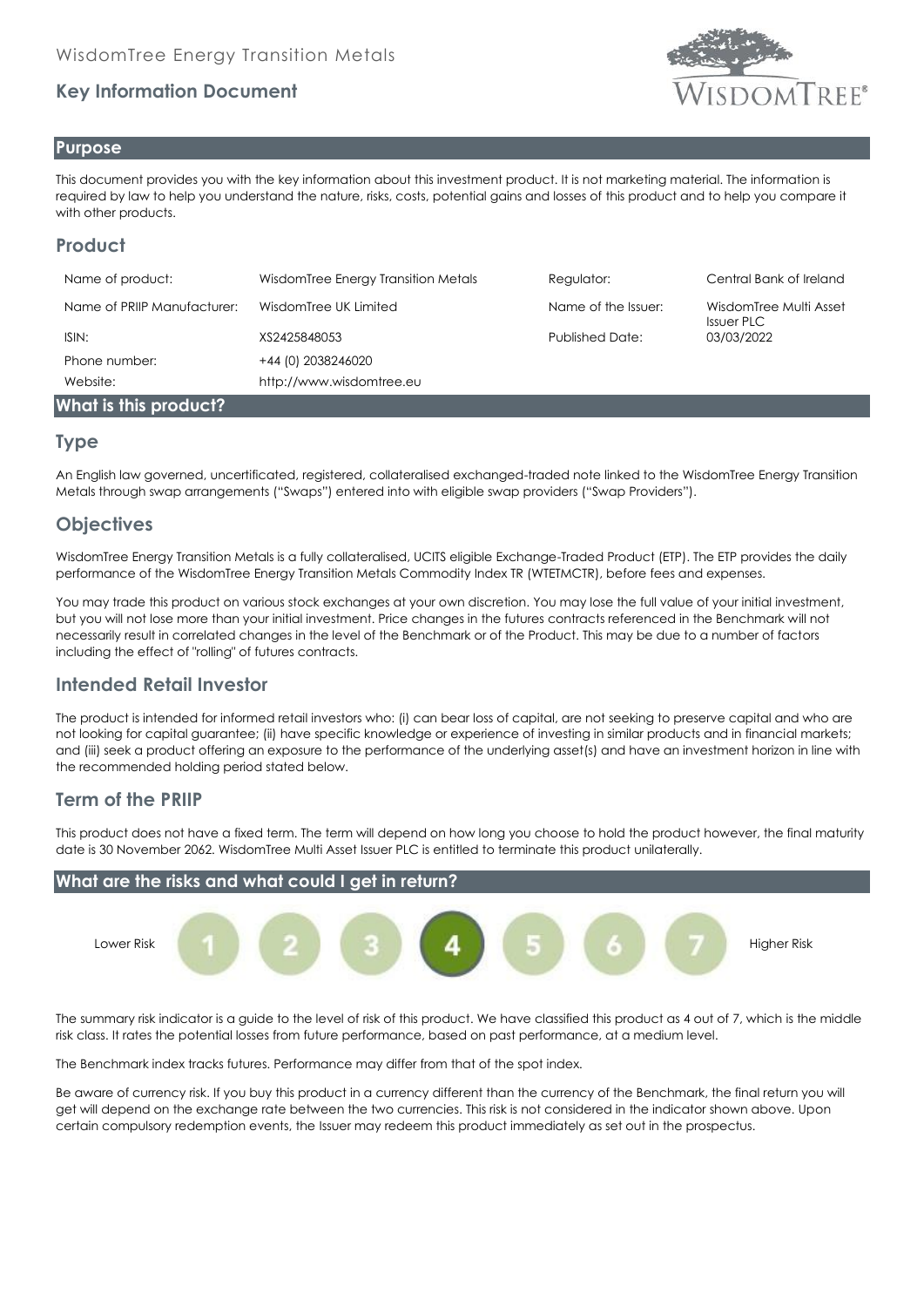

## **Key Information Document**

# **Performance Scenarios**

| <b>Investment \$10,000</b> |                                     |              |               |                 |
|----------------------------|-------------------------------------|--------------|---------------|-----------------|
| <b>Scenarios</b>           |                                     | One (1) Year | Two (2) Years | Three (3) Years |
| Stress Scenario            | What you might get back after costs | \$7,016.25   | \$5,990.01    | \$5,280.40      |
|                            | Average Return                      | $-29.84%$    | $-22.60%$     | $-19.17%$       |
| Unfavourable Scenario      | What you might get back after costs | \$9,005.39   | \$9,137.86    | \$9,455.73      |
|                            | Average Return                      | $-9.95%$     | $-4.41%$      | $-1.85%$        |
| Moderate Scenario          | What you might get back after costs | \$11,045.86  | \$12,192.59   | \$13,458.37     |
|                            | Average Return                      | 10.46%       | 10.42%        | 10.41%          |
| Favourable Scenario        | What you might get back after costs | \$13,517.65  | \$16,231.24   | \$19,111.48     |
|                            | Average Return                      | 35.18%       | 27.40%        | 24.10%          |

The figures shown include all the costs of the product itself, but may not include all the costs that you pay to your advisor or distributor or broker. The figures do not take into account your personal tax situation, which may affect how much you get back.

## **What happens if WisdomTree Multi Asset Issuer PLC is unable to pay out?**

The product is not protected by the Irish Deposit Guarantee Scheme or any other investor compensation or guarantee scheme. This means that if Boost Issuer PLC is unable to pay out, you may lose all of your investment. Since the ability of Boost Issuer PLC to pay out depends on receiving the amounts due under the product from the Swap Providers under the Swaps, it receives from the Swap Providers daily assets as collateral (the "Collateral") for such obligations with a value equal to or in excess of the value of the daily price of the product. If the Swap Providers are unable to pay Boost Issuer PLC, its ability to pay out will be limited to the amounts realised from the Collateral, as further explained in the Prospectus.

The Reduction in Yield ("RIY") shows what impact the total costs you pay will have on the investment return you might get. The total costs take into account one-off, ongoing and incidental costs. The amounts shown here are cumulative costs of the product itself over the recomended holding period. The figures assume you invest \$10,000. The figures are estimates and may change in the future.

#### **What are the costs?**

## **Costs over time**

| <b>Investment \$10,000</b>                                                                                                                 | If you cash in after Three (3) years |  |
|--------------------------------------------------------------------------------------------------------------------------------------------|--------------------------------------|--|
| Total costs                                                                                                                                | \$332.41                             |  |
| I Impact on return (RIY) per year                                                                                                          | $-0.81\%$                            |  |
| The person selling you or advising you about this product may charge you other costs. If so, this person will provide you with information |                                      |  |

The person selling you or advising you about this product may charge you other costs. If so, this person will provide you with information about these costs, and show you the impact that all costs will have on your investment over time.

# **Composition of Costs**

The table below shows:

- the impact of the different types of costs on the investment return you might get at the end of the recommended holding period
- the meaning of the different cost categories

| This table shows the impact on return per year |                             |          |                                                 |  |  |
|------------------------------------------------|-----------------------------|----------|-------------------------------------------------|--|--|
| One-off costs                                  | Entry costs                 | $0.00\%$ | The impact of the costs you pay when            |  |  |
|                                                |                             |          | entering your investment.                       |  |  |
|                                                | Exit costs                  | $0.00\%$ | The impact of the costs of exiting your         |  |  |
|                                                |                             |          | investment when it matures.                     |  |  |
| Ongoing costs                                  | Portfolio transaction costs | $0.36\%$ | The impact of the costs of us buying and        |  |  |
|                                                |                             |          | selling underlying investments for the product. |  |  |
|                                                | Other ongoing costs         | 0.45%    | The impact of the costs that we take each       |  |  |
|                                                |                             |          | year for managing your investments.             |  |  |
| Incidental costs                               | Performance fees            | $0.00\%$ | The impact of the performance fee.              |  |  |

#### **How long should I hold it and can I take money out early?**

Recommended holding period: Three (3) years. You will be able to sell this product at any time on the stock exchanges where it is listed; however, the amount you receive may be less than the amount you could expect to receive.